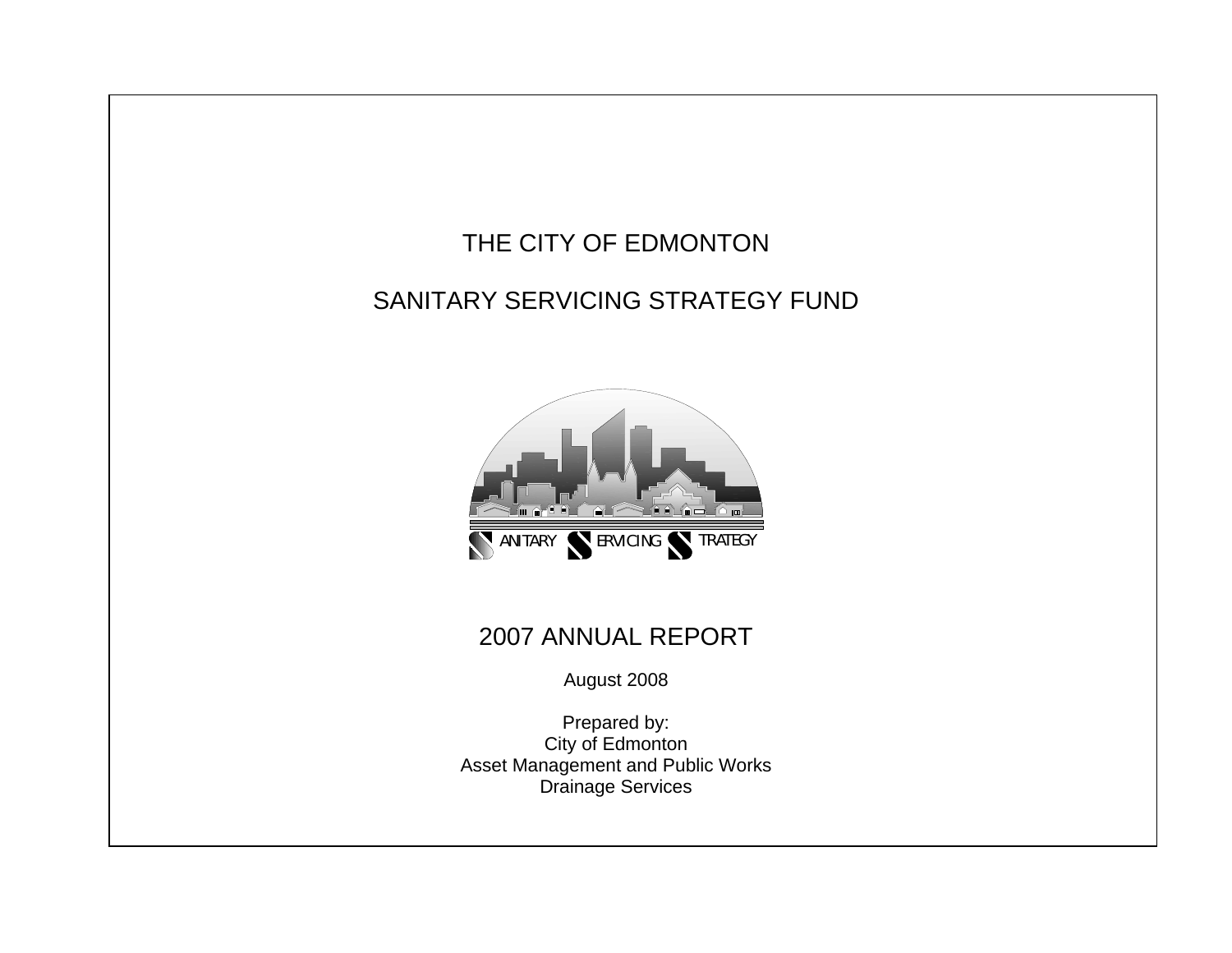#### MESSAGE FROM THE MANAGEMENT COMMITTEE

This is the ninth annual report of the Sanitary Servicing Strategy Fund (SSSF). Activities in 2007 included revenue collection, construction of South Edmonton Sanitary Sewer (SESS) Stages SE2 and SW2/SW3, West Edmonton Sanitary Sewer (WESS) Stages W1 and W12 as well as North Edmonton Sanitary Trunk (NEST) Stages NL2/NL3/N1. In addition, work began on the detailed design of South Edmonton Sanitary Sewer (SESS) Stages SA1. The SSSF Joint Committee met a total of four times to review and approve design and construction schedules, monitor construction progress, and review the financial status of the Fund.

For 2007, the SSSF Fund recorded revenues of \$17.8 million and expenditures of \$27.5 million, for a closing balance of \$35.7 million, down \$9.7 million from the \$45.4 million balance of 2006. With another strong year in residential development 2007 revenues were on target and identical to the 2006 revenues of \$17.8 million. Expenditures for 2007 were the highest on record in the 9-year history of the Fund, reflecting the continued strong demand for sewer expansion. While revenues for 2008 are expected to be lower than those collected in recent years, the SSSF Fund is in a solid financial position to complete all committed projects over the next five years.

Our focus in 2008 will be to complete the construction of SESS Stages SW2/SW3, WESS Stage W1, SESS Stage SE3, SESS SW pump station upgrade, continue construction on NEST Stages NL2/NL3/N1, prepare facility plan for SESS Stages SA7- SA11 and finish the detailed design of SESS Stage SA1 and WESS Stage W13. We will continue to re-assess all future SSSF projects to ensure that construction plans will accommodate the latest growth projections in all areas of the City as well as to ensure sustainability of the Fund.

James Tan, P. Eng. Chair, SSSF Management Committee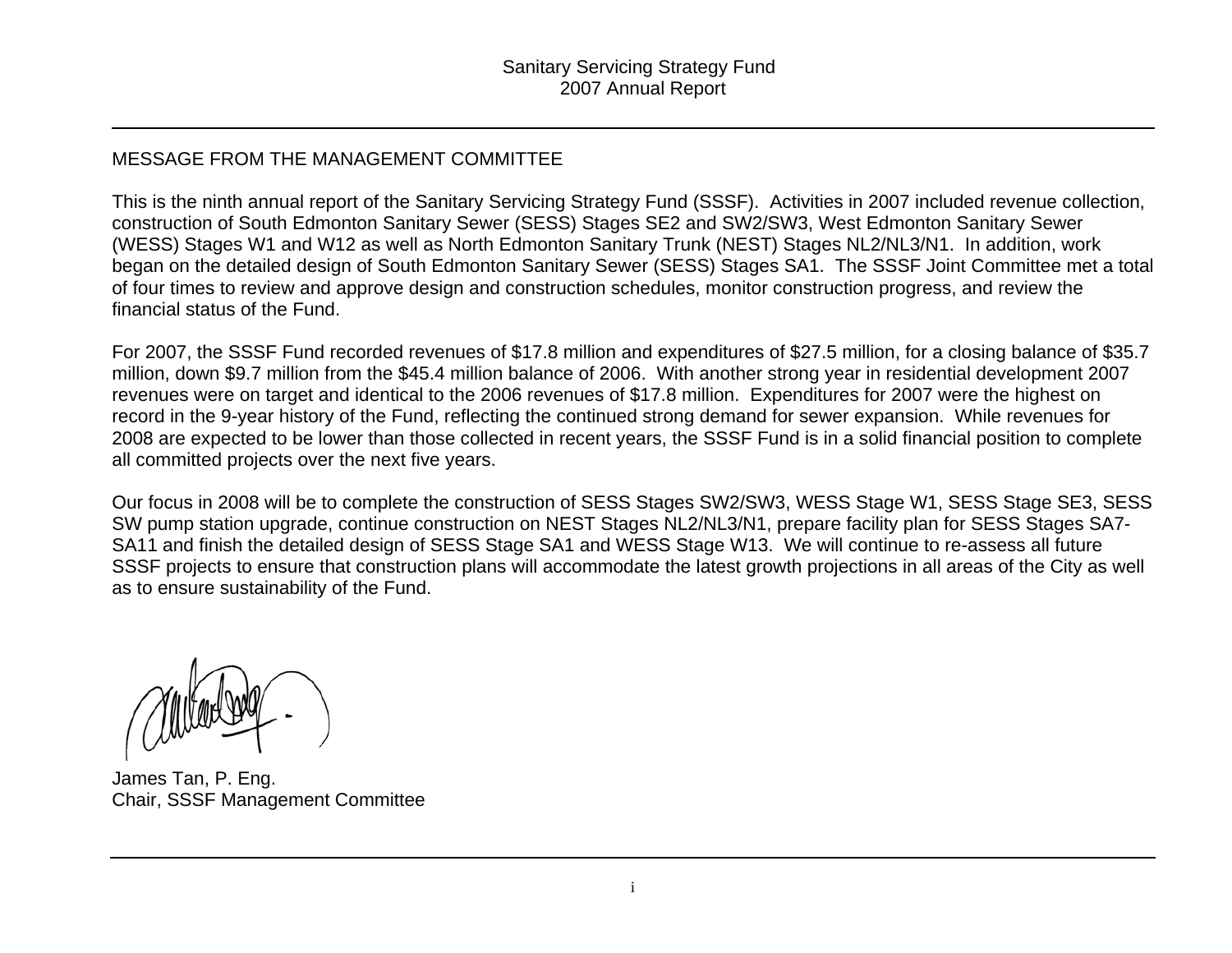## TABLE OF CONTENTS

|     |            |                     | Page |
|-----|------------|---------------------|------|
|     |            |                     |      |
|     |            |                     |      |
| 1.0 |            |                     |      |
| 2.0 |            |                     |      |
|     |            |                     |      |
| 4.0 |            | <b>FUND BALANCE</b> |      |
|     | $\cdot$ 1  |                     |      |
|     | $\cdot$ .2 |                     |      |
|     | .3         |                     |      |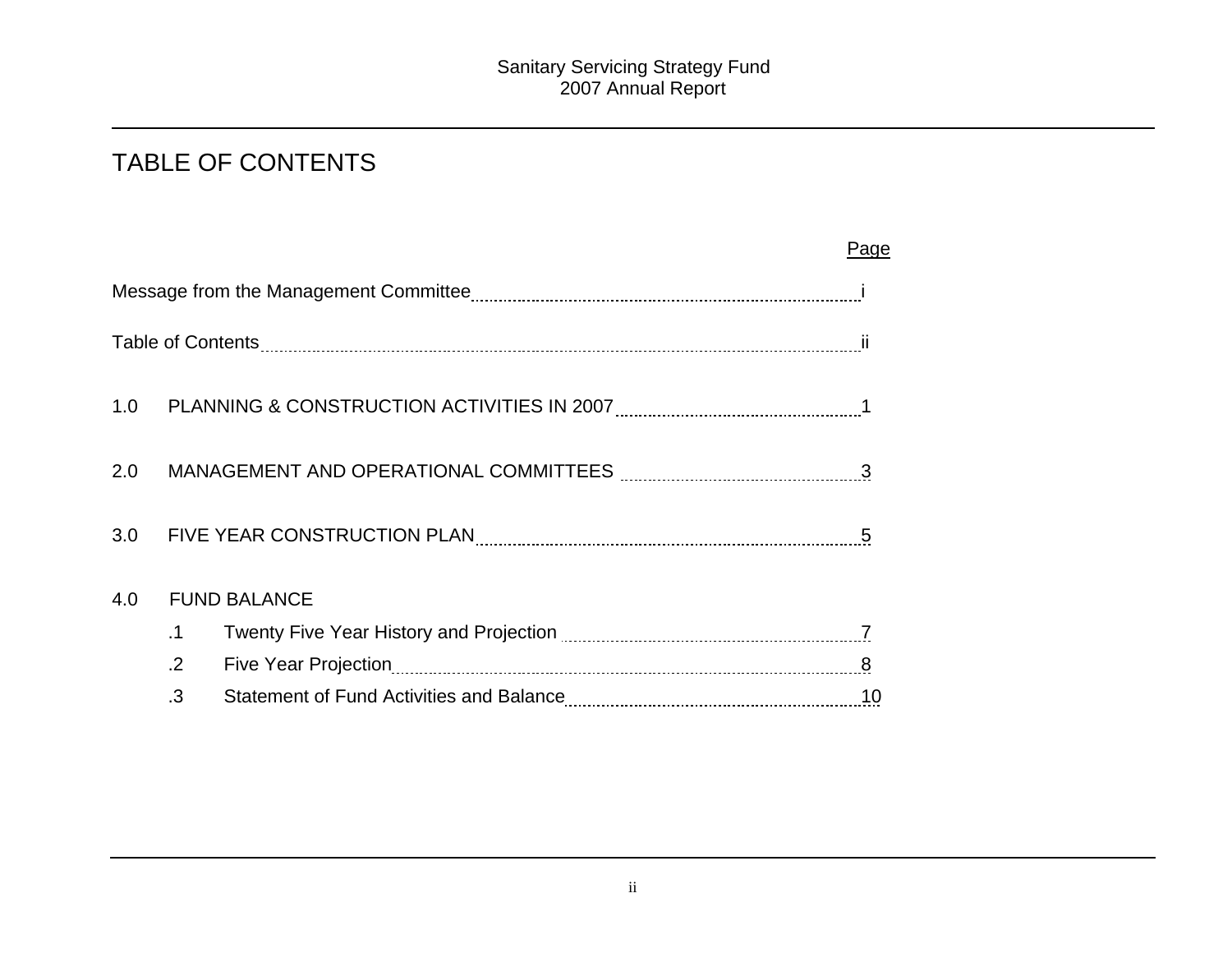|                                                                                                                               | 1.0<br><b>PLANNING &amp; CONSTRUCTION ACTIVITIES IN 2007</b>                                                                                                                                                                                                                                                                                                                                                        |
|-------------------------------------------------------------------------------------------------------------------------------|---------------------------------------------------------------------------------------------------------------------------------------------------------------------------------------------------------------------------------------------------------------------------------------------------------------------------------------------------------------------------------------------------------------------|
|                                                                                                                               | The following is a summary of the planning and construction activities<br>completed by the Sanitary Servicing Strategy Fund (SSSF) in 2007. Figures<br>1(a) to 1(d) show some of the construction activities in 2007.                                                                                                                                                                                               |
|                                                                                                                               | South Edmonton Sanitary Sewer (SESS), Stage SA1                                                                                                                                                                                                                                                                                                                                                                     |
| A number of options for SESS SA1<br>are under review.                                                                         | Preliminary design for SESS Stage SA1 continued through 2007. Several<br>staging options are under review, with each option at roughly the same cost.<br>In addition, the cost sharing arrangement between the SSSF and Drainage<br>Services is also under review.                                                                                                                                                  |
|                                                                                                                               | South Edmonton Sanitary Sewer (SESS), Stages SW2/SW3                                                                                                                                                                                                                                                                                                                                                                |
| SESS Stage SW2 is complete and<br>SESS SW3 is 90% complete.                                                                   | The interim Windermere pump station with the forcemain was completed in<br>2007. In addition SESS Stage SW2 which was tunneled from 127 Street to<br>111 Street along Ellerslie Road was completed by year-end 2007. SESS<br>Stage SW3 from 127 Street to 142 Street was 90% complete by year-end<br>The small flow from the Windermere lift station is hauled from the lift station<br>until SESS SW3 is complete. |
|                                                                                                                               | West Edmonton Sanitary Sewer (WESS), Stage W1                                                                                                                                                                                                                                                                                                                                                                       |
| <b>WESS Stage W1 construction was</b><br>completed to 184 Street, allowing<br>development to proceed in North<br>Lewis Farms. | By year end 2007, the WESS W1 project was complete from upstream end<br>at 199 Street to the by-pass pumping site at 184 <sup>th</sup> Street. This has allowed<br>development from North Lewis Farms to tie into the WESS W1 pipe.                                                                                                                                                                                 |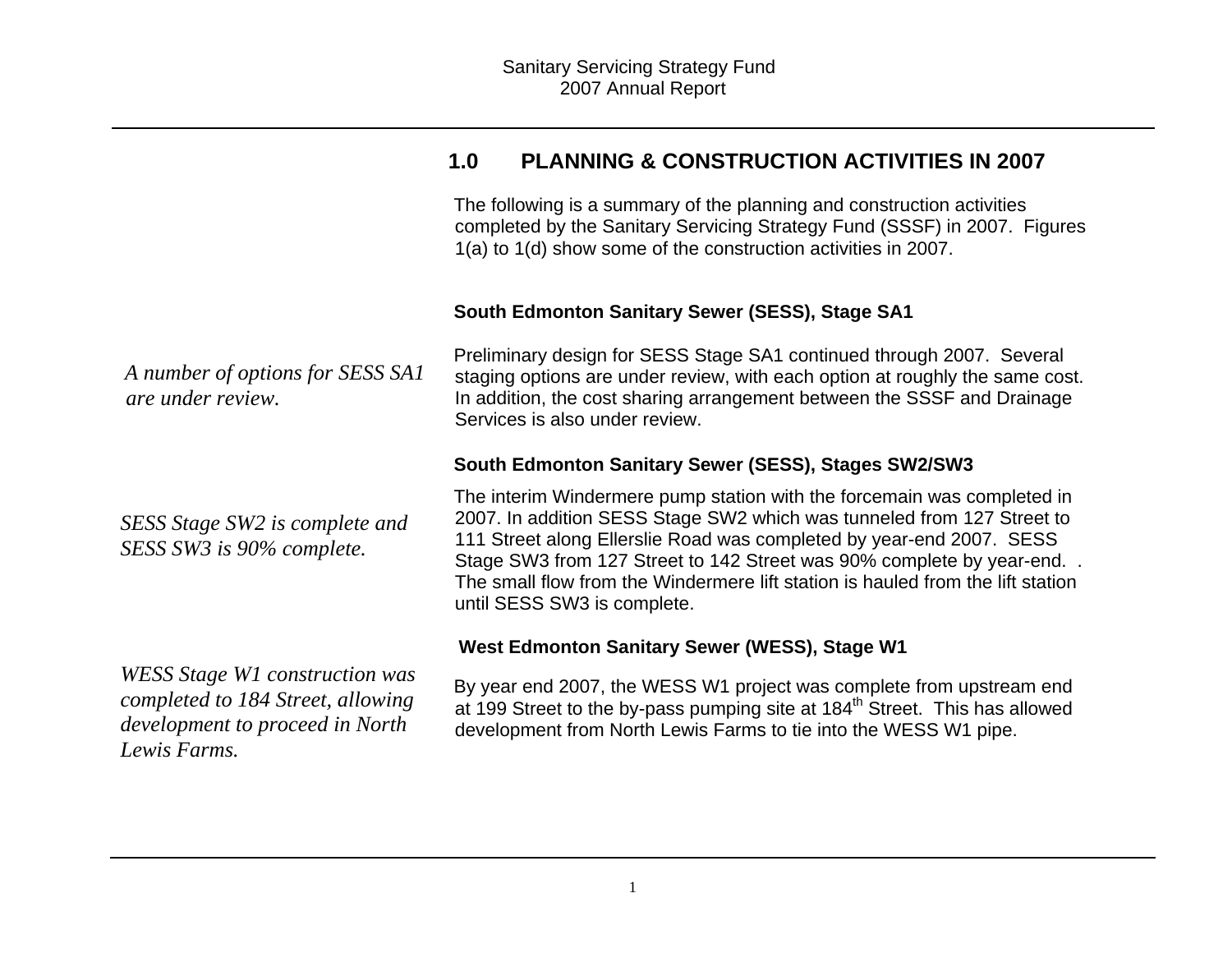| Tunneling of NEST Stages        |
|---------------------------------|
| NL2/NL3/N1 began in the fall of |
| 2007.                           |

*SESS SE2 is required for servicing of the Ellerslie neighborhoods.* 

*Portion of WESS W12 funded by SSSF was completed in May 2007.* 

*WESS W13 is required to address existing flow restriction in the sanitary sewer network.* 

#### **North Edmonton Sanitary Trunk (NEST), Stages NL2, NL3 & N1**

In the fall of 2007, the TBM from the SESS SW2 project was moved to the NEST NL2/NL3/N1 project. Tunneling began in late fall and by year-end a total of 100 m had been completed.

#### **South Edmonton Sanitary Sewer (SESS), Stage SE2**

During the summer of 2007, MAP Construction completed this 1200 mm dia. 550 m long trunk at a cost of \$3.1 million. With depths of 12 m to 14 m the contractor used open-cut excavation to install this pipe along 91<sup>st</sup> Street south of 14 Avenue SW. This trunk was required for the Ellerslie neighborhoods and was constructed prior to the 91<sup>st</sup> Street road construction.

#### **West Edmonton Sanitary Sewer (WESS), Stage W12**

Tunnelling underneath North Saskatchewan River commenced in early 2007. With the project expenditure reaching \$10.3 million in May 2007, the portion of WESS W12 funded by SSSF is deemed to be 100% complete. Once completed, the tunnel installed under WESS Stage W12 will provide a much needed diversion from the existing combined interceptor at 55 Street as well as help to reduce the frequency of combined sewer overflow at Rat Creek.

### **West Edmonton Sanitary Sewer (WESS), Stage W13**

Due to the elimination of wet weather storage requirements in the Grange and Lewis Farms South neighborhoods, a bottleneck in flow conveyance in west Edmonton needs to be addressed. This stage of WESS will provide extra conveyance capacity for wet weather flows, as well as flood prevention measures, for neighborhoods located between 149 Street and 170 Street and between 87 Avenue and 100 Avenue. Preliminary engineering for West Edmonton Sanitary Sewer (WESS), Stage W13 is underway.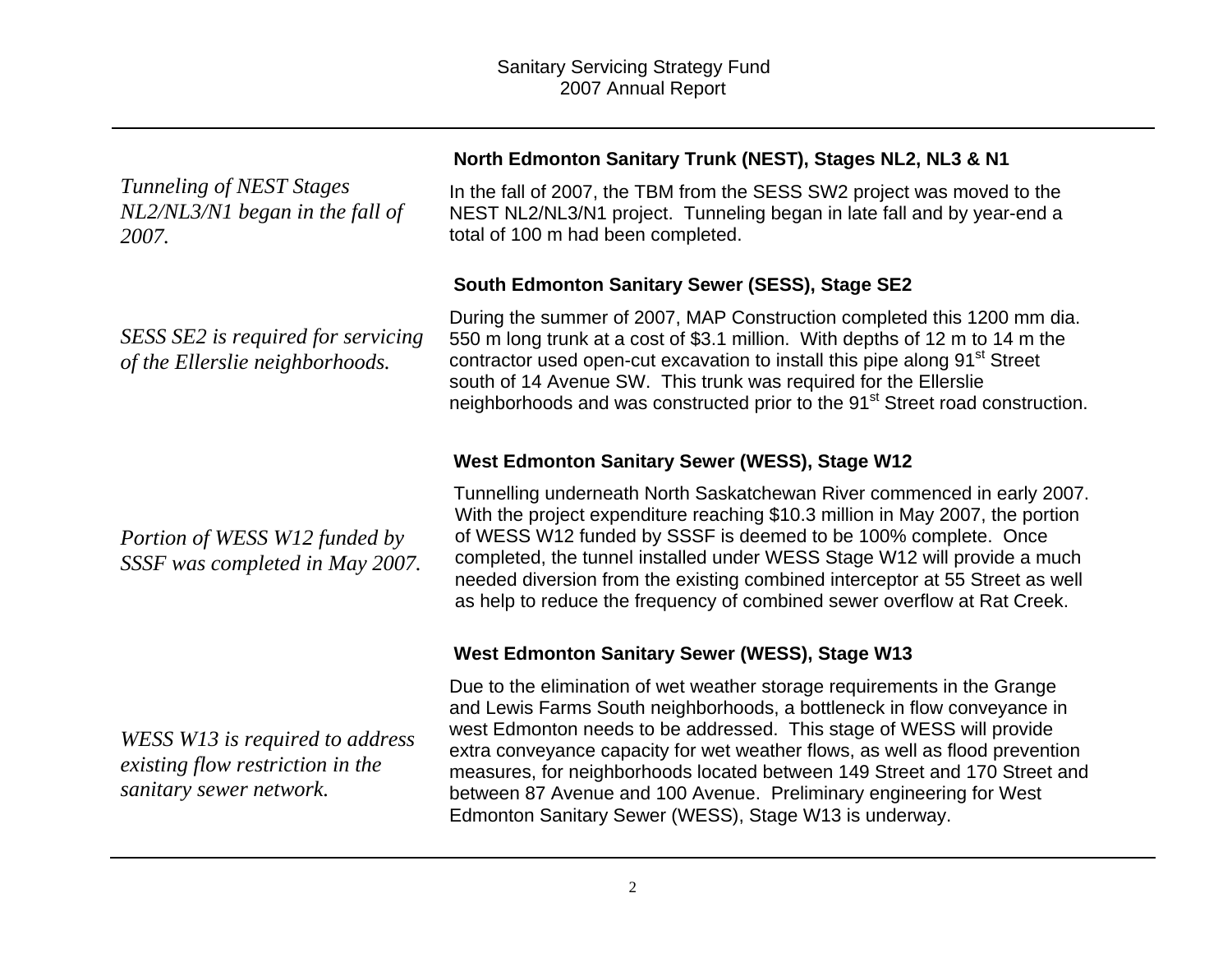

Figure 1(a)

NEST NL2/NL3/N1 - Tunnel Boring Machine in Working Shaft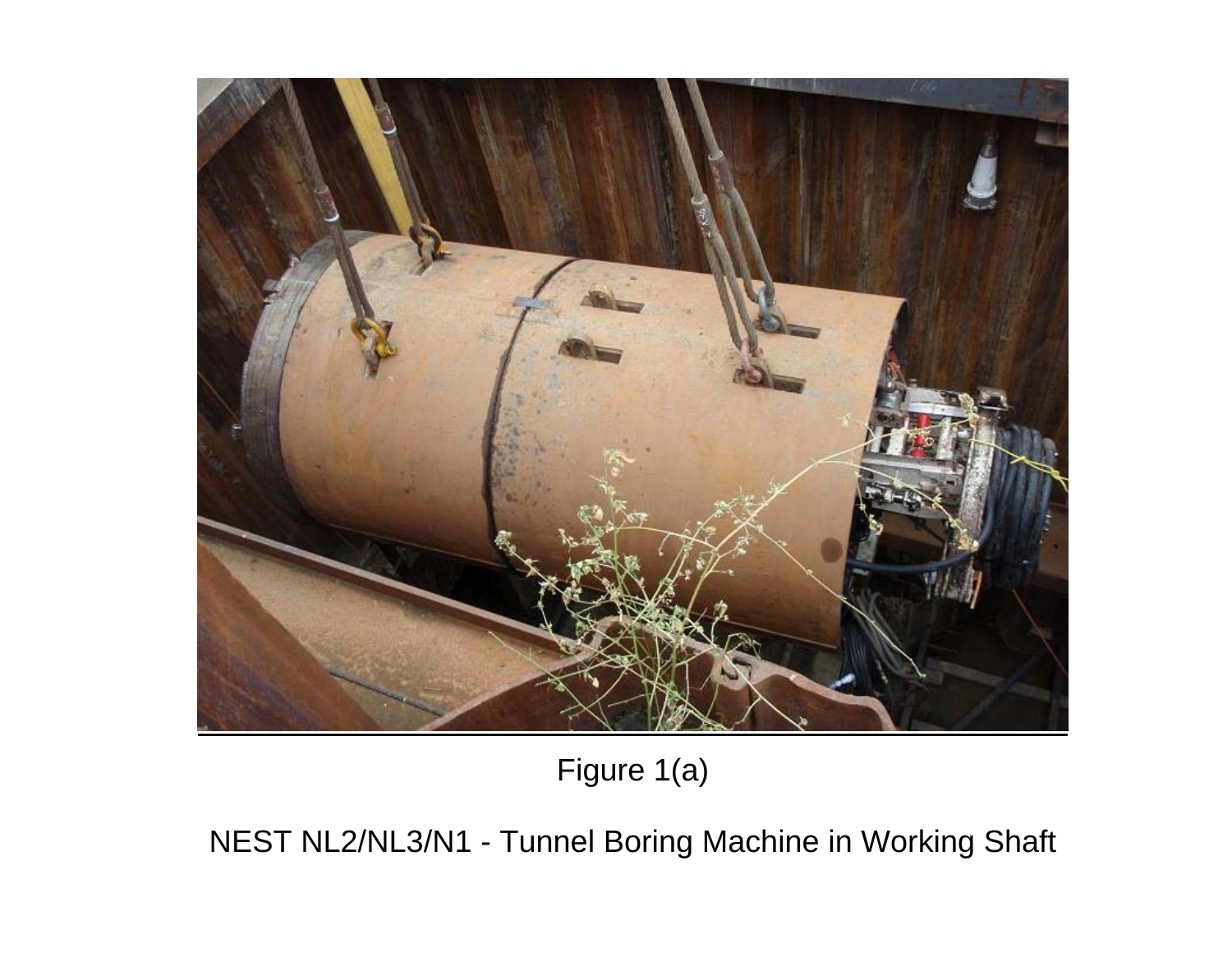

Figure 1(b)

# WESS W1 – Micro Tunneling Working Shaft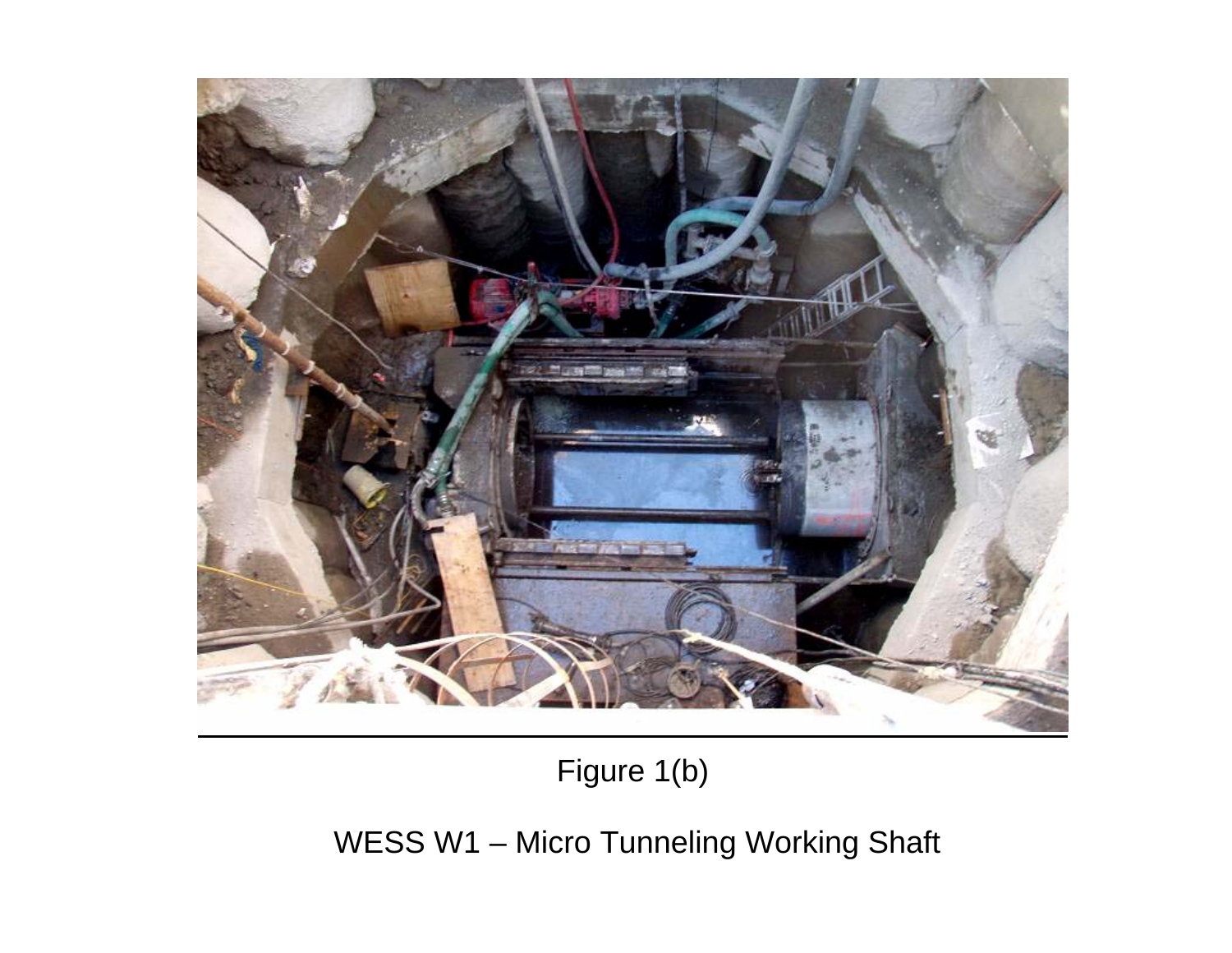

Figure 1(c)

WESS W1 - Open Cut Construction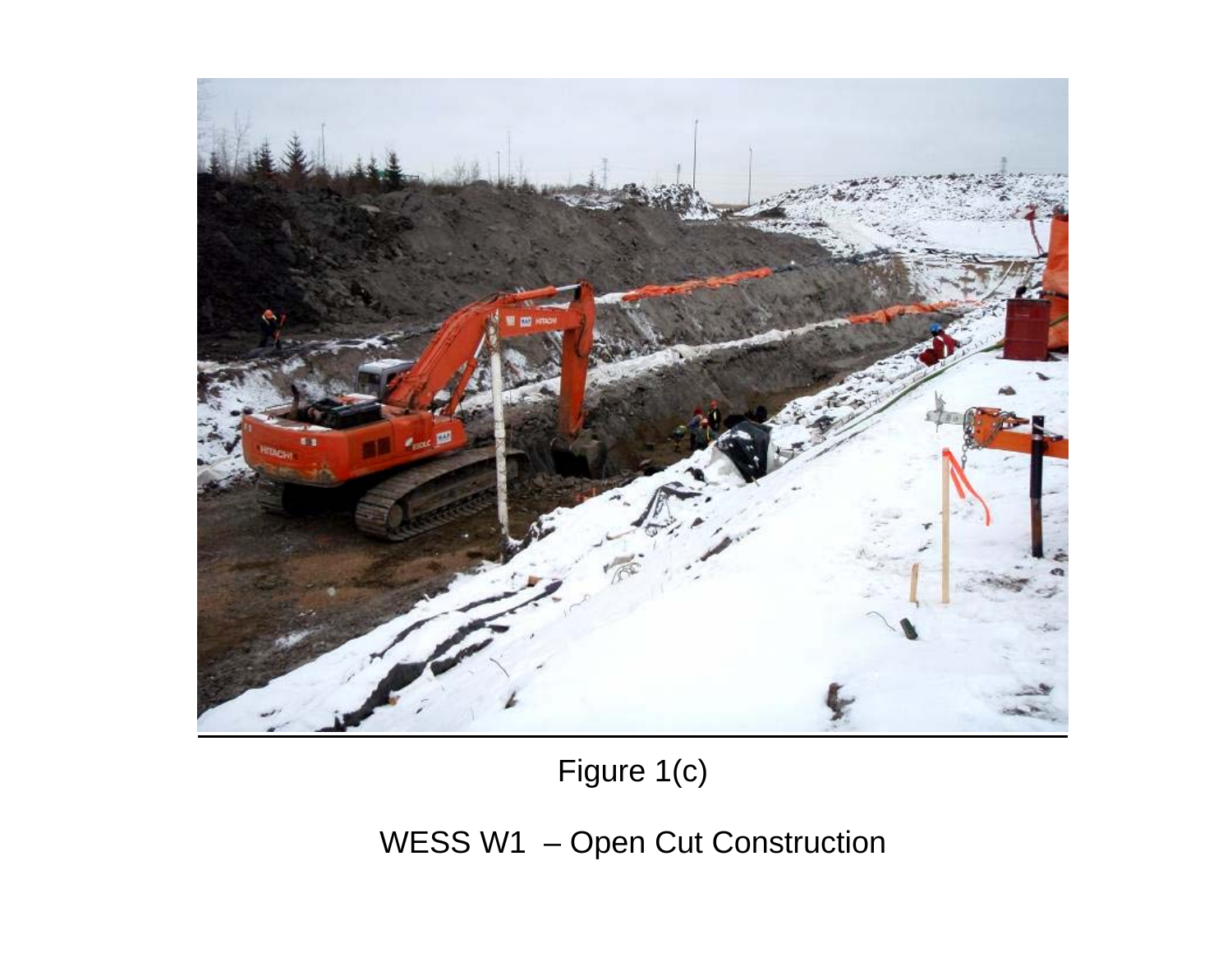

Figure 1(d)

## SESS SW2/SW3 - Tunnel Construction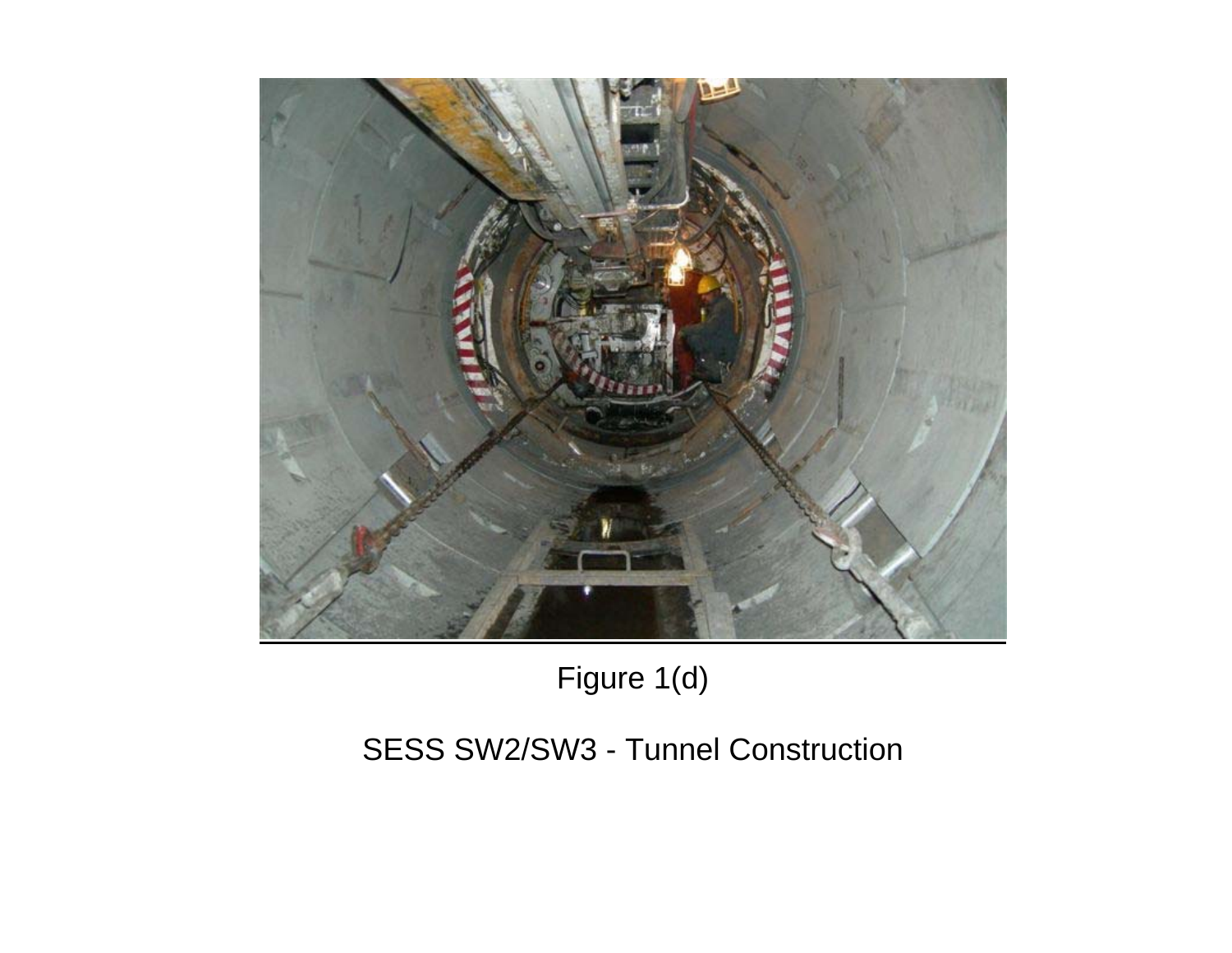### **2.0 MANAGEMENT AND OPERATIONAL COMMITTEES**

The role of the **SSSF Management Committee** is to make decisions regarding revenues and expenditures that best meet the long-range plan of all the stakeholders. The Committee is composed of five members:

Chair: Director of Drainage Planning – James Tan Members: Director of Drainage Design and Construction – Siri Fernando Director of Planning and Policy – Willard Hughes Chair of UDI Drainage Committee – Peter Cavanagh UDI Representative – Bob Gomes

*Some major accomplishments by the Management Committee in 2007 were:* 

- *Approved recommendation to complete design and construction of SESS SW pump station upgrade.*
- *Endorsed decision to adopt changes to the SSSF Financial Base Model.*
- *Approved recommendation to complete facility plan for SESS Stages SA7-SA11.*
- *Approved increase to EA and SSTC rates by 10% in 2008.*

James Tan succeeded Chris Ward as the Director of Drainage Planning in October 2007 and is the new Chair. Willard Hughes succeeded Philip Arendt.

The Management Committee met a total of four times in 2007, with all meetings jointly attended by the SSSF Operational Committee. Some of the major accomplishments for the year are listed below:

- Approved recommendation to proceed in 2008 with the design and construction of SESS SW pump station upgrade.
- Approved recommendation to changes in the SSSF Financial Base Model including moving up in time the construction schedule of WESS W13, SESS SW4/SW5 and SESS SA2/SA5/SA6.
- Approved recommendation to complete a facility plan for SESS Stages SA7-SA11 in order to service the South East Industrial lands in the Maple Ridge area.
- Adopted recommendation to increase 2008 SSSF rates by 10%.

3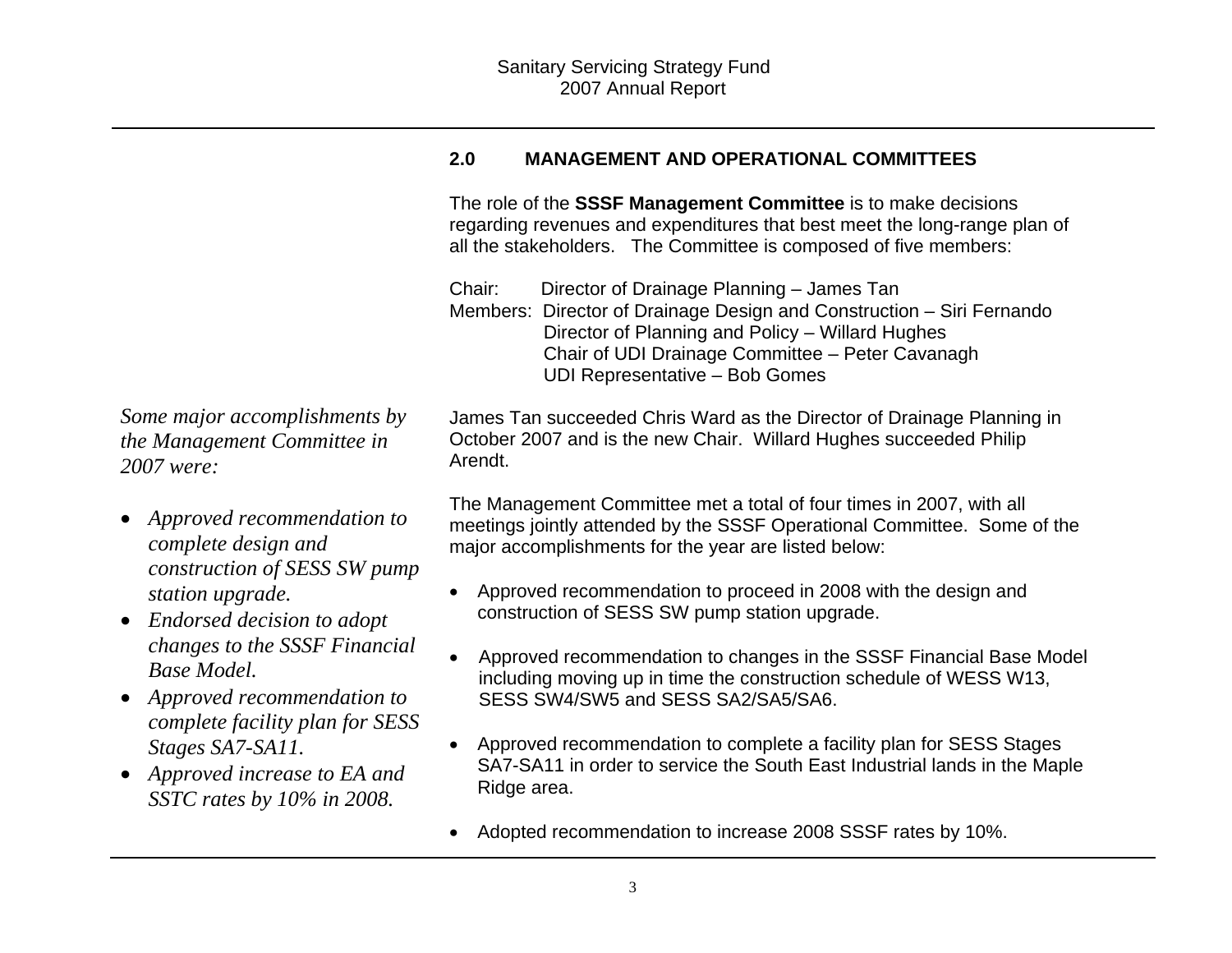The **SSSF Operational Committee** provides recommendations to the Management Committee regarding the timing and capacity requirements for new trunk construction, and flags relevant issues for consideration by the Management Committee. The Committee is composed of seven members:

| Chair:   | Senior Engineer - Paul Hoffart                          |
|----------|---------------------------------------------------------|
| Members: | Program Manager - Arbind Mainali                        |
|          | Senior Development Engineer - Orest Gowda               |
|          | Drainage Financial Planning Co-ordinator - Bonnie Bryks |
|          | UDI Representative – Ken Sadownyk                       |
|          | UDI Representative - Blaine Usenik                      |
|          | Senior Cost Assessment Engineer - Derek Tsang           |

The Operational Committee met four times in 2007, all in joint sessions with the SSSF Management Committee.

*Major accomplishments by the Operational Committee in 2007 included recommending:* 

- *changes to the SSSF Financial Base Model,*
- *construction of the SW pump station upgrading, and*
- $\overline{\phantom{0}}$  *commencement of the facility plan for the SESS Stages SA7- SA11.*

Major accomplishments for the year included:

- Continued review and fine-tuning of revenue projections for the SSSF Cashflow Model.
- Recommended changes in the SSSF Financial Base Model including moving up in time the construction schedule of WESS W13, SESS SW4/SW5 and SESS SA2/SA5/SA6 to accommodate growth in west and south Edmonton.
- Recommended to proceed with construction of SESS SW pump station upgrading to accommodate anticipated growth from south Edmonton.
- Recommended increasing the 2008 SSSF rates by 10% to counter the inflationary pressure on the project costs and support long-term financial stability for the SSSF.
- Recommended to complete a facility plan for SESS Stages SA7-SA11 in order to service the South East Industrial lands in the Maple Ridge area.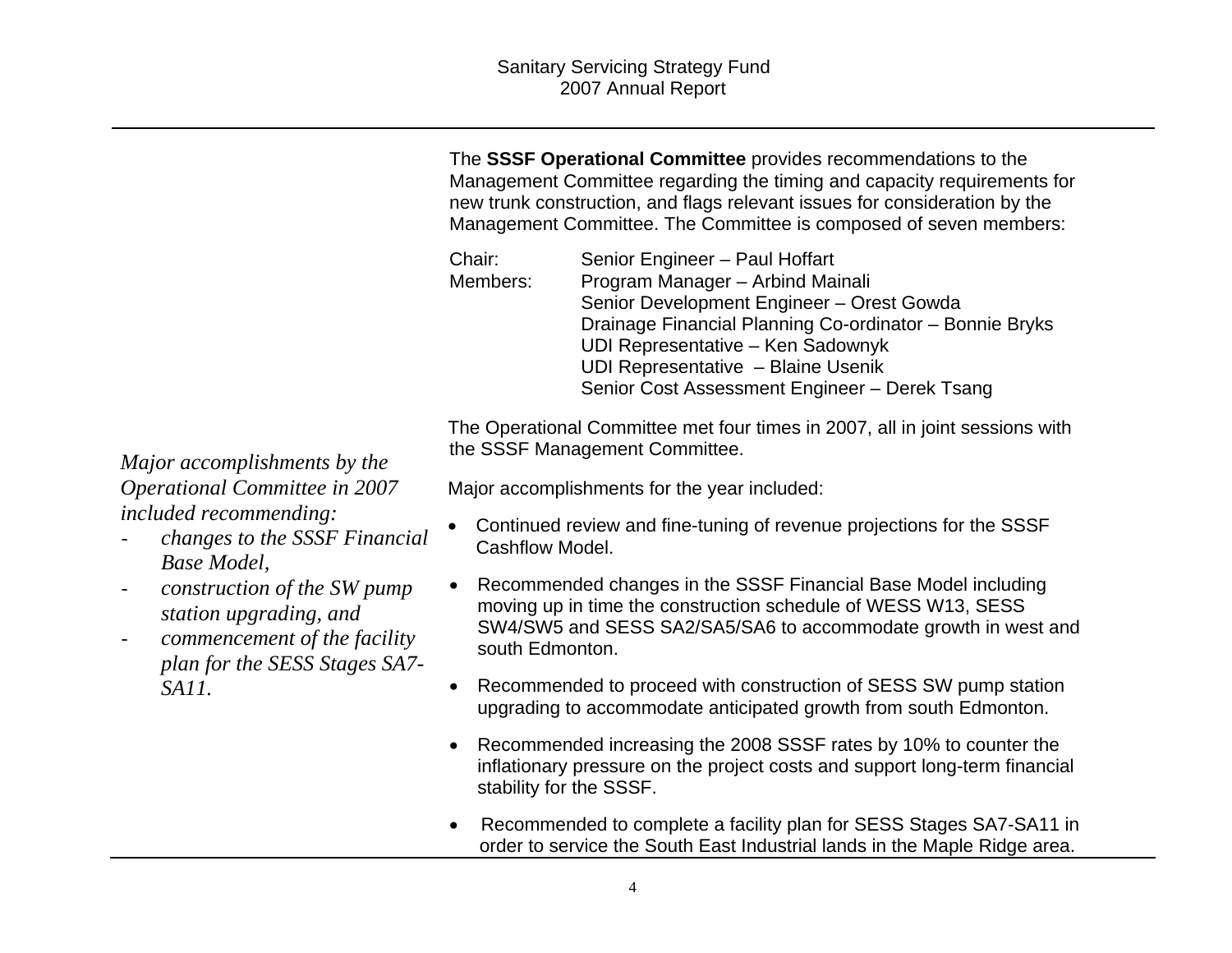### **3.0 FIVE YEAR CONSTRUCTION PLAN**

The following paragraphs outline the proposed major sanitary trunk construction program for the next five years, as determined by The City of Edmonton Drainage Services. This proposed program is developed to support orderly development throughout the City of Edmonton in a cost effective manner, using latest population and employment projections available to the City. It also strives to meet the important objective of maintaining a positive balance for the Sanitary Servicing Strategy Fund. The locations of the construction projects are shown in Figure 2 at the end of this section. *Construction of W1 project will be completed in 2008.* **2008 – West Edmonton Sanitary Sewer (WESS) – Stage W1**  The final leg of WESS Stage W1, from 184 Street to 170 Street will be completed by year end 2008. Total project cost is expected to be approximately \$29 million. *SW2 & SW3 will be in-service by summer of 2008.*  **2008 to 2009 – South Edmonton Sanitary Sewer (SESS) - Stages SW2 & SW3** SESS SW2 & SW3 will be in-service accepting the flows from the interim Windermere Pump Station by summer of 2008. The most westerly 150 metres of tunnel will be done by hand and completed in 2009. This allows the TBM to be moved to the NEST NL2/NL3/N1 project. *Construction of SE3 is required to service the Ellerslie neighbourhoods.*  **2008 – South Edmonton Sanitary Sewer (SESS) - Stage SE3**  This third stage of SESS SE trunk is required for servicing Ellerslie neighbourhoods. In addition, it is more cost effective to install this trunk sewer prior to the proposed construction of 3 lanes of 91<sup>st</sup> Street. Construction of SESS SE3 will be completed in the fall of 2008.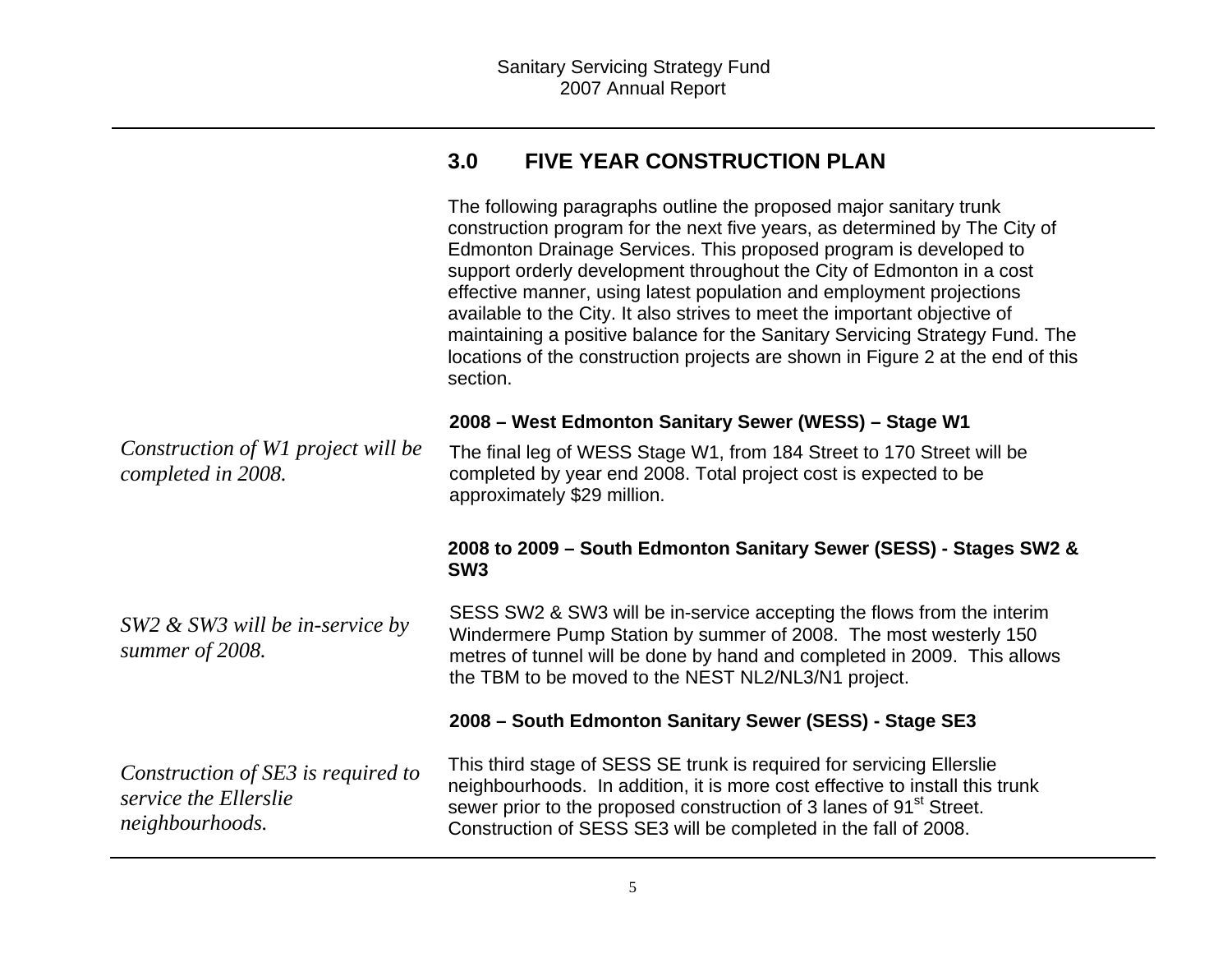| 2008 to 2011 – South Edmonton Sanitary Sewer (SESS) - Stage SA1b |  |  |  |
|------------------------------------------------------------------|--|--|--|
|------------------------------------------------------------------|--|--|--|

| SA1b will provide a permanent<br>outlet for the Ellerslie East<br>neighborhood by 2011. | Detailed design for SESS Stage SA1b is expected to be completed in 2008,<br>with construction starting immediately afterwards. The schedule for<br>completion is the fall of 2011. This stage of SESS SA will service the Ellerslie<br>East neighborhoods located south of Anthony Henday Drive and east of 66<br>Street.                                                                                 |  |  |  |  |  |
|-----------------------------------------------------------------------------------------|-----------------------------------------------------------------------------------------------------------------------------------------------------------------------------------------------------------------------------------------------------------------------------------------------------------------------------------------------------------------------------------------------------------|--|--|--|--|--|
|                                                                                         | 2008 to 2011 – West Edmonton Sanitary Sewer (WESS) Stage W13                                                                                                                                                                                                                                                                                                                                              |  |  |  |  |  |
| Construction of W13 is scheduled<br>to start in 2009.                                   | Detailed design of WESS W13 will be completed in 2008, with construction<br>scheduled for the 2009 to 2011 timeframe.                                                                                                                                                                                                                                                                                     |  |  |  |  |  |
|                                                                                         | 2008 to 2010 - North Edmonton Sanitary Trunk (NEST) NL2/NL3/ N1                                                                                                                                                                                                                                                                                                                                           |  |  |  |  |  |
| Construction of NL2, NL3 and N1<br>is scheduled to reach 66 Street by<br>mid-2009.      | Construction of the 3.7 km NEST Stages NL2/NL3/N1 began in late 2007 at<br>the downstream shaft near Manning Freeway and 153 Avenue. Construction<br>in 2008 will continue in a westerly direction with the goal of providing<br>servicing for the Schonsee and North Sawle neighborhoods at 66 Street by<br>mid-2009. The remaining tunneling works west of 66 Street will be completed<br>by late 2010. |  |  |  |  |  |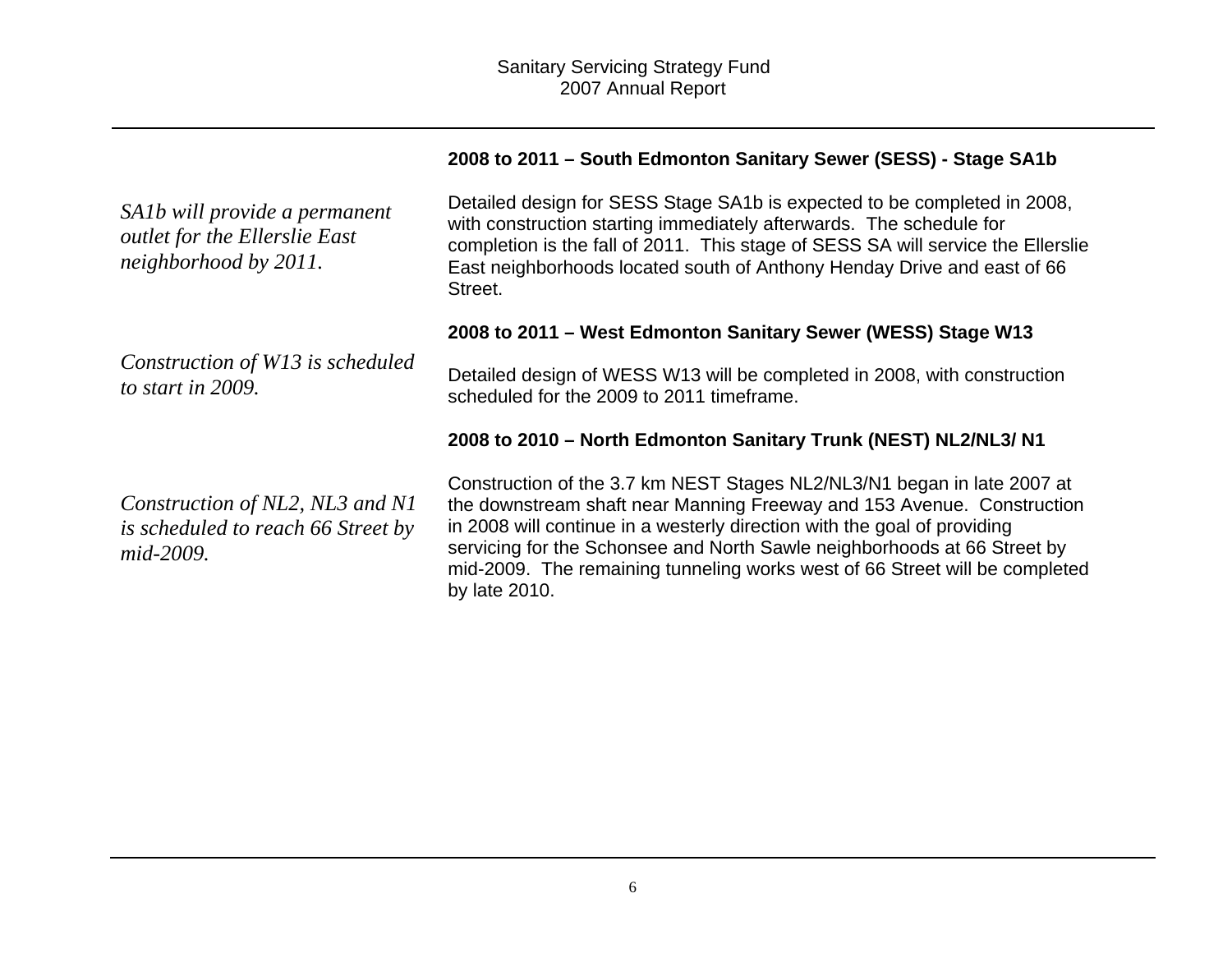

**JULY 2008** DSP :LCONCEP6 .DGN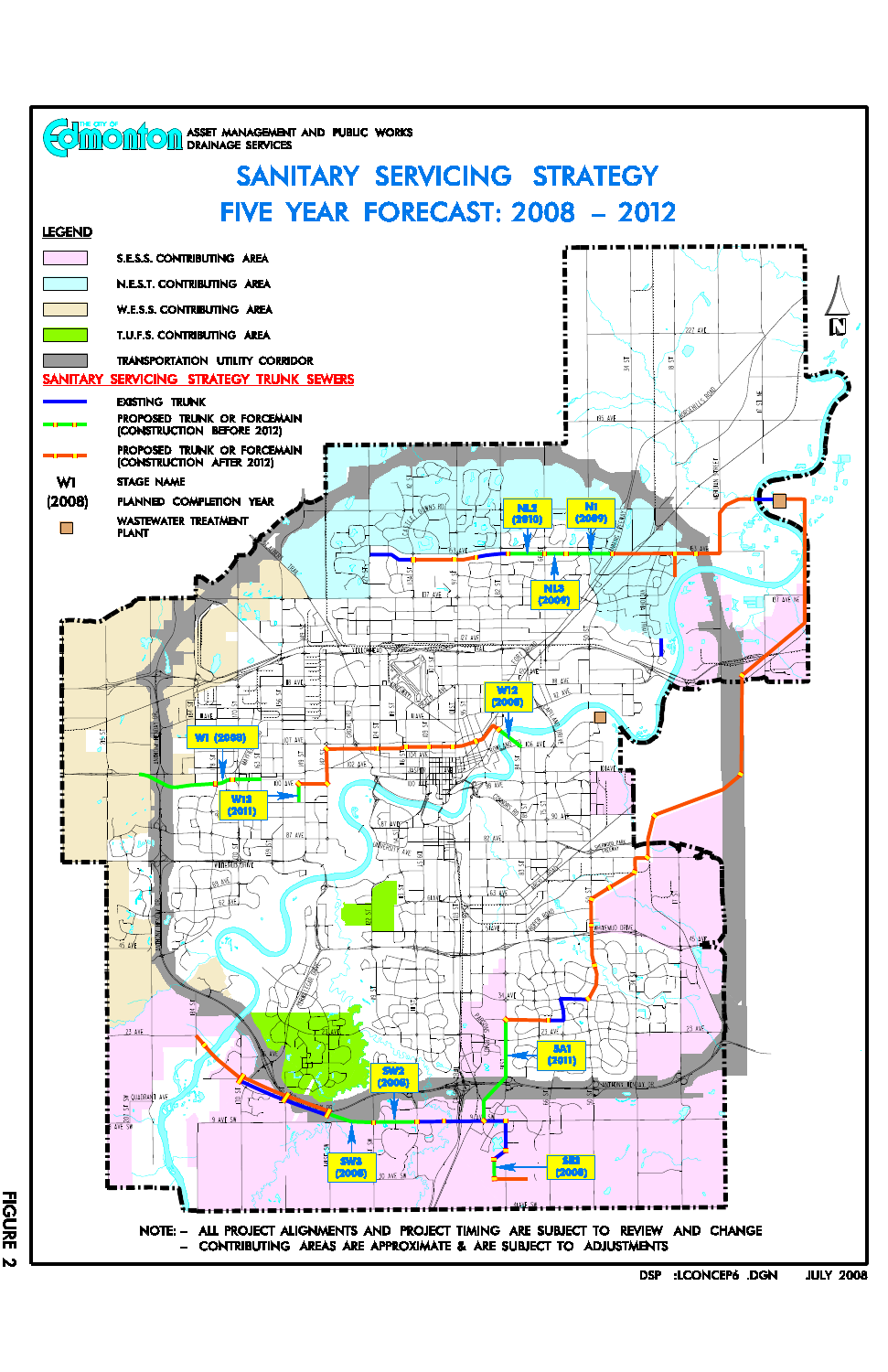#### **4.0FUND BALANCE**

### **4.1 TWENTY FIVE YEAR HISTORY & PROJECTION**

The SSSF Cashflow Model was updated in 2007 to reflect the latest information on construction cost inflation and revenue projections over the next 15 years. In addition, some construction schedules were adjusted to reflect the latest plans. The current projection shows that the fund balance will remain positive throughout the next 15 years, but could face some challenges beyond the 10-year horizon. Figure 3 shows the twenty five year history and projection (1999 to 2024).

The following general assumptions have been adopted in the updated model:

- a) Population projections were based on the latest Edmonton census data from spring 2006, then adjusted based on actual yearly increases.
- b) Annual inflation rate for construction costs is set at 10% for 2008.
- c) Annual interest rate is assumed to be 4%
- d) Annual borrowing rate is assumed to be 6%

*The next 15 years shows a positive fund balance but funding challenges appear beyond the 10 year horizon.*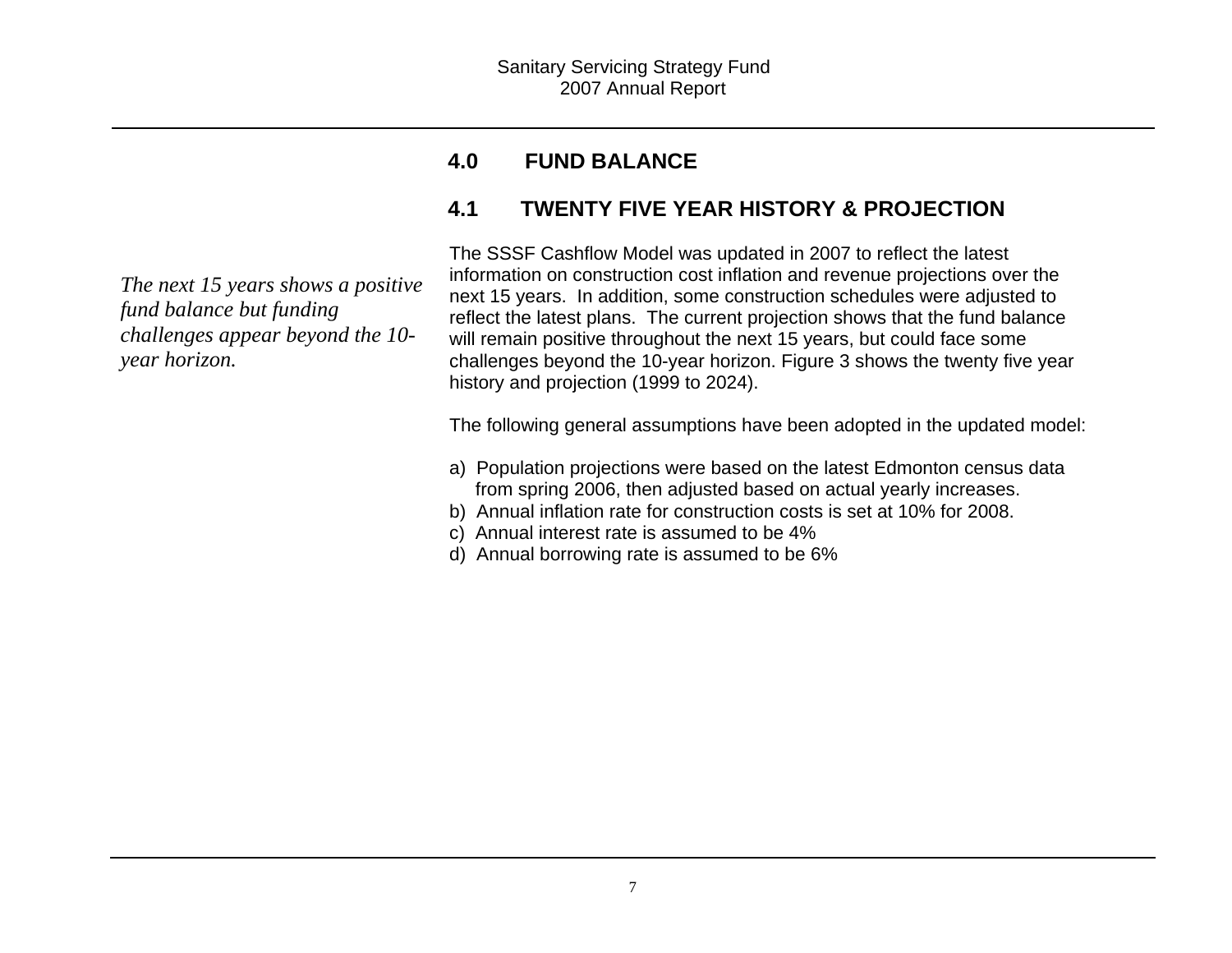

**25 Year Cash Flow History and Projection (1999 – 2024)** 

**Figure 3**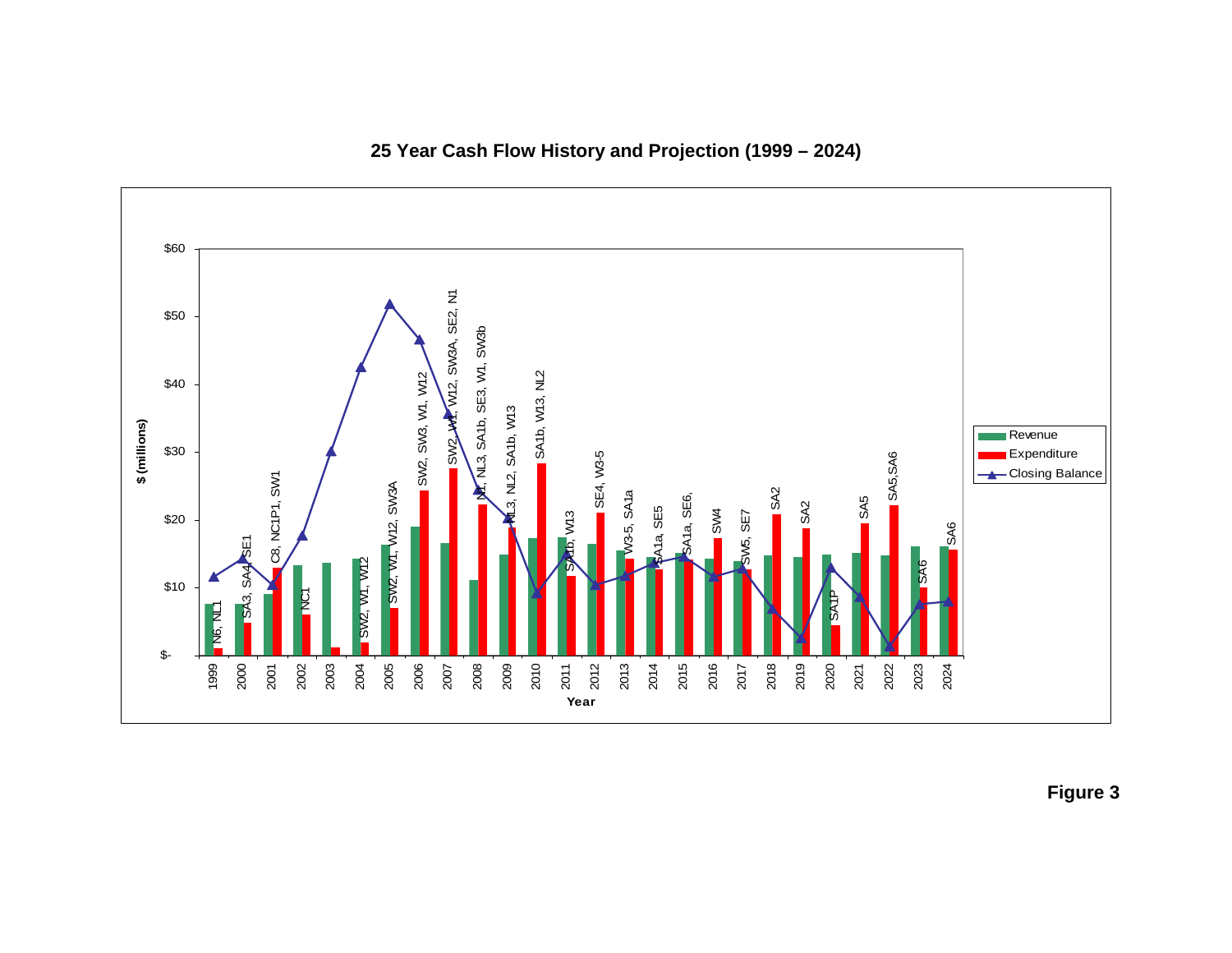### **4.2 FIVE YEAR PROJECTION**

Table 1 shows the five year revenues and expenditures projections for the Sanitary Sewer Strategy Fund based on the latest information available.

### **REVENUES**

**Opening Balance for 2007** – The SSSF balance as of December 31, 2006.

**Revenues and Expenditures for 2007** – These are based on actual values.

**Interest Accrual (2008 – 2012)** – An assumed rate of return of 4% per annum based on the estimated mid-year balance.

**Utility Contribution –** This amount represents contributions from the Sanitary Utility for diversion of sanitary flows from serviced City lands to the new trunk system constructed under the SSSF. These lands are located in Mill Woods and in Castle Downs. The amount is calculated based on an estimate of the SSTC these lands would have to pay. Based on results of the lot counts conducted in 2000, the Sanitary Utility would make annual contributions of \$2.6 million to the SSSF until 2013. In March 2006, City Council approved the recommendation to change the Utility Contribution amount to \$1.3 million for 17 more years commencing in 2007.

**Sanitary Sewer Trunk Charge** – The SSTC is collected when an application is made for a Development Permit or sanitary service connection. This charge applies to all new and re-developments in the City. Rates for 2008 were increased by 10.0% from 2007. The following are the SSTC rates for 2007 and 2008:

| <b>Type of development</b>                       | 2007 | 2008                            |
|--------------------------------------------------|------|---------------------------------|
| Single-family/Duplex Residential                 |      | \$924/dwelling \$1,016/dwelling |
| <b>Multi-family Residential</b>                  |      | \$659/dwelling \$725/dwelling   |
| Commercial, Industrial, Institutional \$4,616/ha |      | \$5,078/ha                      |

*In March 2006, City Council approved the recommendation to change the Utility Contribution amount to \$1.3 million for 17 more years commencing in 2007.* 

*The Sanitary Sewer Trunk Charge has increased by 10.0% from 2007 for year 2008.*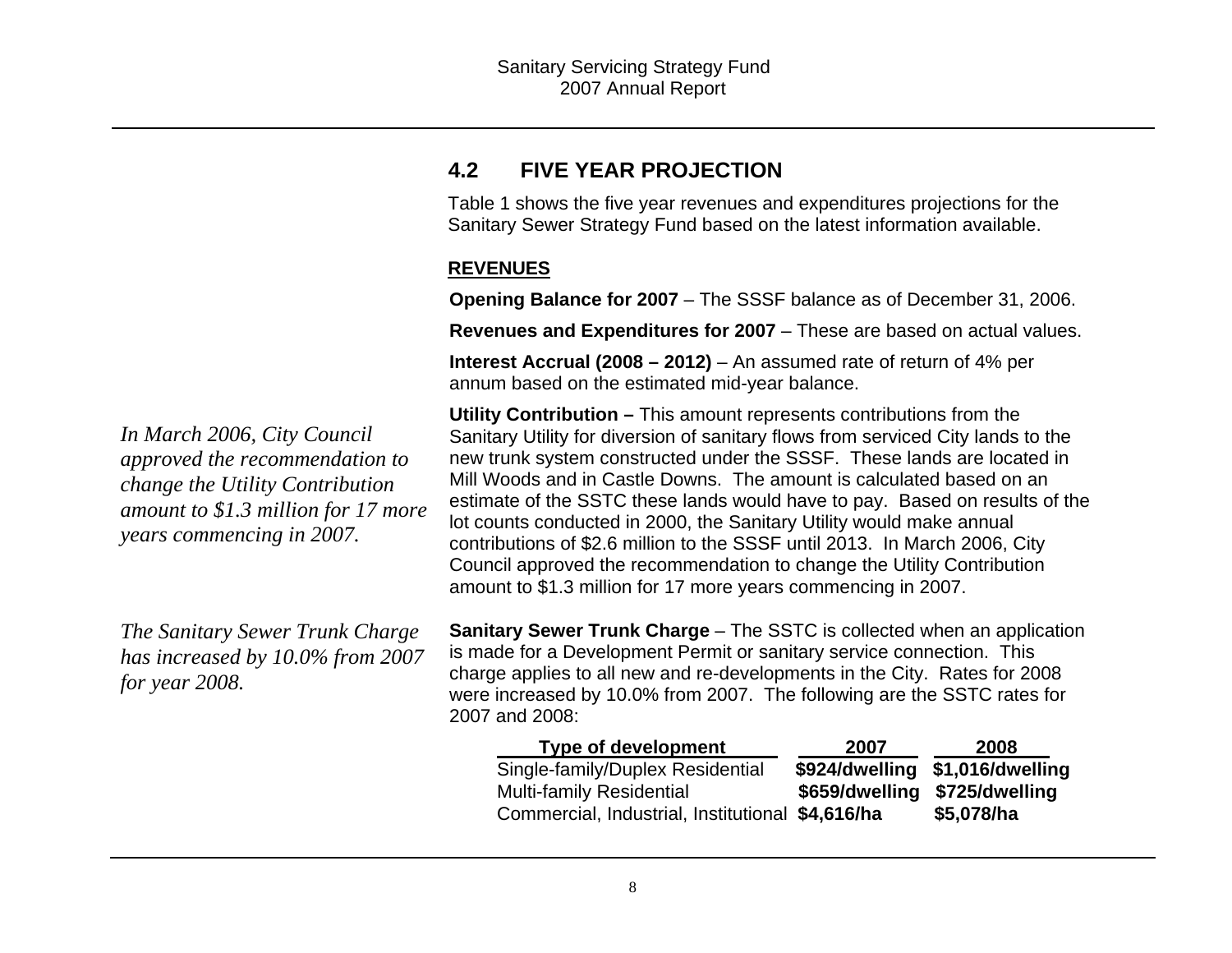Estimated SSTC revenues from 2008 to 2012 are based on the assumption that residential development activity will slow down in 2008 and begin to rebound in subsequent years.

**Expansion Assessment (EA) – The EA is an area-based assessment that is** collected at the time of subdivision, development permit application or sanitary service connection application. The EA applies to those areas of the City that did not have an approved Neighborhood Structure Plan (NSP) before January 1, 1999.

The 2008 EA rates were increased by 10% from 2007. The 2007 and 2008 rates for EA are as follows:

| <b>Contributing Area</b>                       | 2007        | 2008        |
|------------------------------------------------|-------------|-------------|
| North Edmonton Sanitary Trunk (NEST)           | \$13,186/ha | \$14,505/ha |
| South Edmonton Sanitary Sewer (SESS)           | \$13,186/ha | \$14,505/ha |
| <b>Terwillegar and University Farms (TUFS)</b> | \$13,186/ha | \$14,505/ha |
| West Edmonton Sanitary Sewer (WESS)            | \$16,483/ha | \$18,131/ha |

Contributions from Expansion Assessment are expected to drop significantly in 2008 and begin to rebound during the 2009 to 2012 period.

### **EXPENDITURES**

**Estimated Construction Costs –** Construction cost estimates for the 2008 to 2012 timeframe were developed at the detailed design stage except for WESS W13, WESS W3 to 5 and SESS SE4, which are based on concept level designs. The timing of construction is a critical factor for the fund balance.

*The Expansion Assessment is collected from the contributing areas shown in Figure 2.*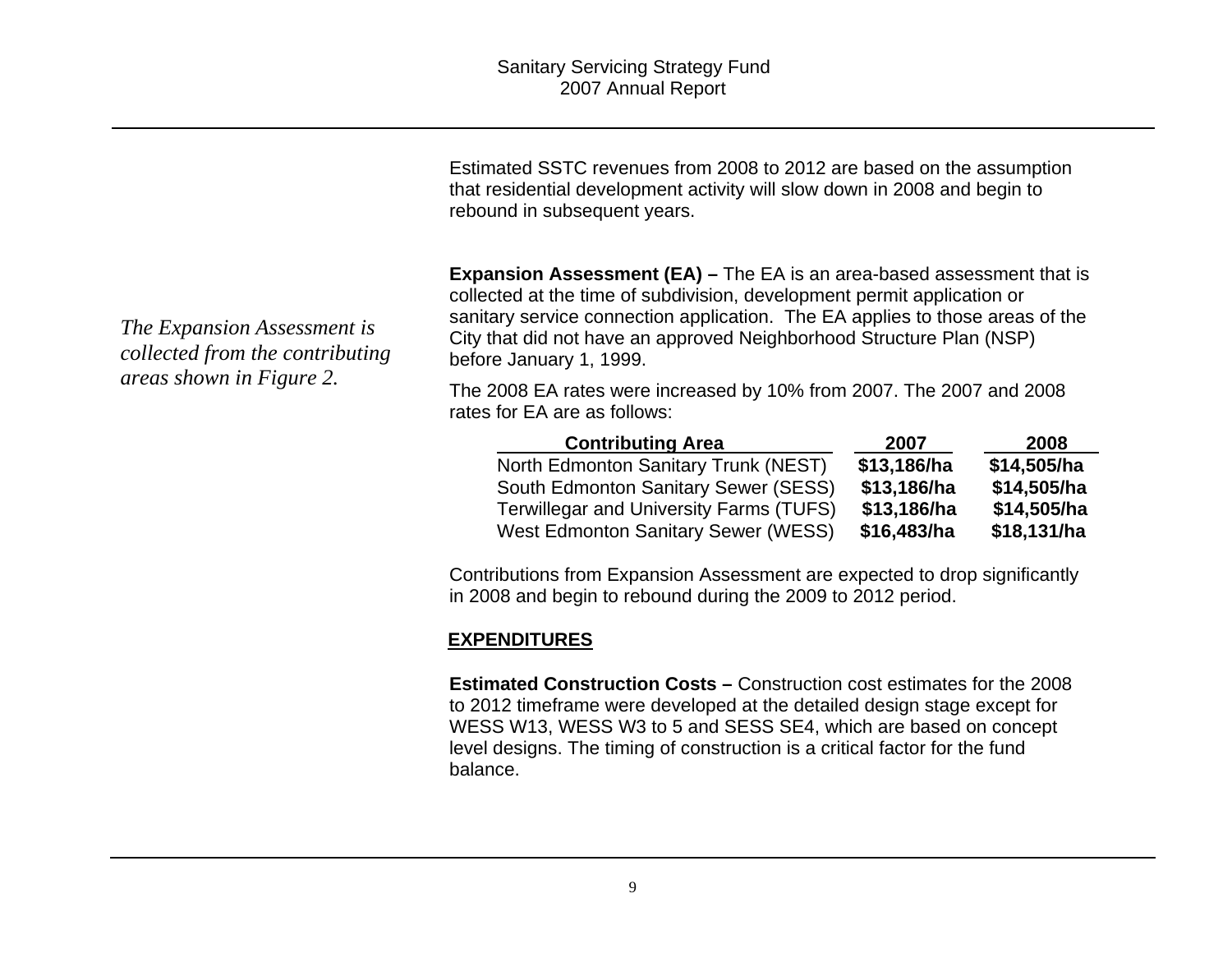### **SANITARY SERVICING STRATEGY FUND - 5 YEAR PROJECTION**

|                                                      | 2007 (Actual)           |    | 2008                    | 2009                    |   | 2010                    |    |                         | 2011 |                         | 2012 |  |
|------------------------------------------------------|-------------------------|----|-------------------------|-------------------------|---|-------------------------|----|-------------------------|------|-------------------------|------|--|
| <b>Opening Balance</b>                               | 45,419,066              | SS | 35,703,378              | 23,203,378              | S | 18,703,378              | \$ | 9,703,378               | \$   | 12,903,378              |      |  |
| Interest                                             | 1,610,584               |    | 1,000,000               | 700,000                 |   | 500,000                 |    | 400,000                 |      | 400,000                 |      |  |
| Utility System Contribution                          | 1,300,000               |    | 1,300,000               | 1,300,000               |   | 1,300,000               |    | 1,300,000               |      | 1,300,000               |      |  |
| Sanitary Sewer Trunk Charge                          | 7,628,752               |    | 5,000,000               | 7,000,000               |   | 8,000,000               |    | 8,700,000               |      | 9,500,000               |      |  |
| <b>Expansion Assessment</b><br><b>Total Receipts</b> | 7,302,071<br>17,841,407 |    | 2,700,000<br>10,000,000 | 5,000,000<br>14,000,000 |   | 6,000,000<br>15,800,000 |    | 6,300,000<br>16,700,000 |      | 6,600,000<br>17,800,000 |      |  |
| <b>Estimated Construction Costs</b>                  | 27.557.095              |    | 22,500,000              | 18,500,000              |   | 24,800,000              |    | 13,500,000              |      | 21,000,000              |      |  |
| <b>Total Disbursements</b>                           | 27,557,095              |    | 22,500,000              | 18,500,000              |   | 24,800,000              |    | 13,500,000              |      | 21,000,000              |      |  |
| <b>Closing Balance</b>                               | 35.703.378              |    | 23,203,378              | 18,703,378              |   | 9,703,378               | S  | 12,903,378              |      | 9,703,378               |      |  |

### **Proposed Construction Program**

|                   | Total       |            |            |            |            |            |
|-------------------|-------------|------------|------------|------------|------------|------------|
|                   | 2008 - 2012 | 2008       | 2009       | 2010       | 2011       | 2012       |
| SW3B              | 3,500,000   | 3,500,000  |            |            |            |            |
| W <sub>1</sub>    | 7,000,000   | 7,000,000  |            |            |            |            |
| NL2/ NL3/ N1      | 26,000,000  | 6,000,000  | 10,000,000 | 10,000,000 |            |            |
| SE <sub>3</sub>   | 4,000,000   | 4,000,000  |            |            |            |            |
| SA <sub>1</sub> b | 20,300,000  | 1,300,000  | 3,500,000  | 8,000,000  | 7,500,000  |            |
| SWP1              | 400,000     | 400,000    |            |            |            |            |
| W13               | 11,300,000  | 300,000    | 5,000,000  | 6,000,000  |            |            |
| $W3-5$            | 20,800,000  |            |            | 800,000    | 6,000,000  | 14,000,000 |
| SE4               | 7,000,000   |            |            |            |            | 7,000,000  |
|                   |             |            |            |            |            |            |
| Total             | 100,300,000 | 22,500,000 | 18,500,000 | 24,800,000 | 13,500,000 | 21,000,000 |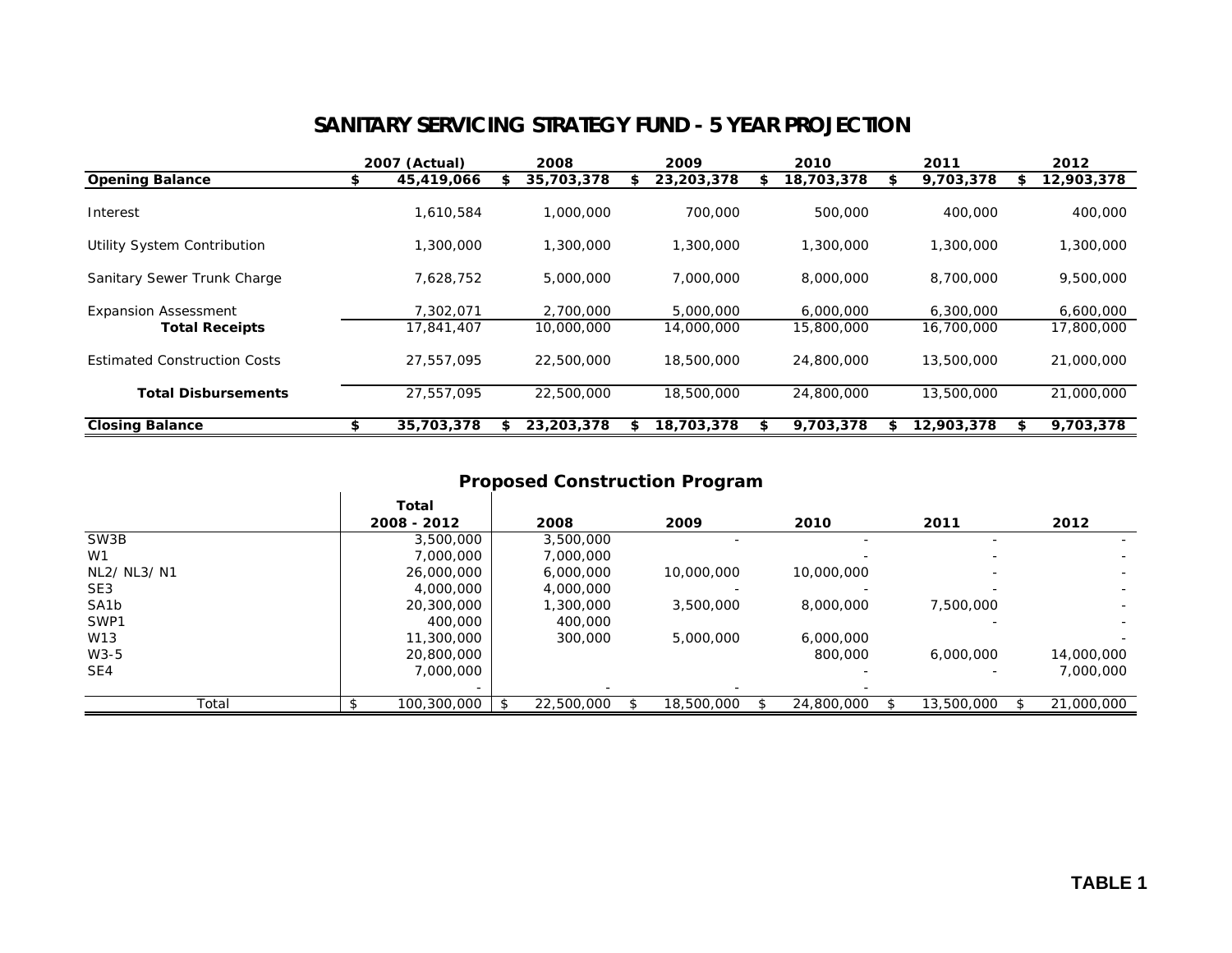### **4.3 STATEMENT OF FUND ACTIVITIES AND BALANCE**

The Statement of Fund Activities and Balance for 2007 are shown on Table 2, while Figure 4 shows each revenue component as a percentage of the total revenues.

### **REVENUES**

Total revenues for 2007 were \$17.84 million equaling the 2006 revenues.

*For the first time in the 9-year history of the SSSF, revenue from multi-family units was higher than single-family & duplex units.* 

*Total revenues for 2007 were equal* 

*to that collected in 2006.* 

*SSTC collected from commercial, industrial and institutional development was up by 25%.* 

*Expansion Assessment revenues were up by 30%.* 

- ♦ **Sanitary Sewer Trunk Charge (SSTC)** – For 2007, SSTC revenues totaled \$7.6 million, a slight decrease from the 2006 SSTC revenues of \$7.9 million. Of special note, for the first time in the 9-year history of the SSSF, there was a change in the main source for SSTC revenue. Multifamily developments contributed \$3.4 million versus the singlefamily/duplex revenue of \$3.3 million. This is a significant change from 2006 whereby the single-family/duplex contribution was \$4.9 million versus the multi-family total of \$2.3 million. The remaining SSTC revenue, \$1.0 million, came from commercial, industrial, and institutional sector, up from the \$0.8 million of 2006.
- ♦ **Expansion Assessment (EA)** - For 2007, the total EA collected was \$7.3 million, up significantly from the \$5.6 million collected in 2006.
- ♦**Utility Contribution –** Total Utility contribution in 2007 was \$1.3 million.
- ♦**Interest Earned –** Total interest for 2007 was \$1.6 million.

### **EXPENDITURES**

The largest expenditure item in 2007 was \$10.0 million for the construction of SESS SW2-SW5. Another \$7.8 million was spent on the construction of WESS W1, \$3.6 million on design and construction of NEST NL2/NL3/N1, and \$3.1 million for SESS SE2.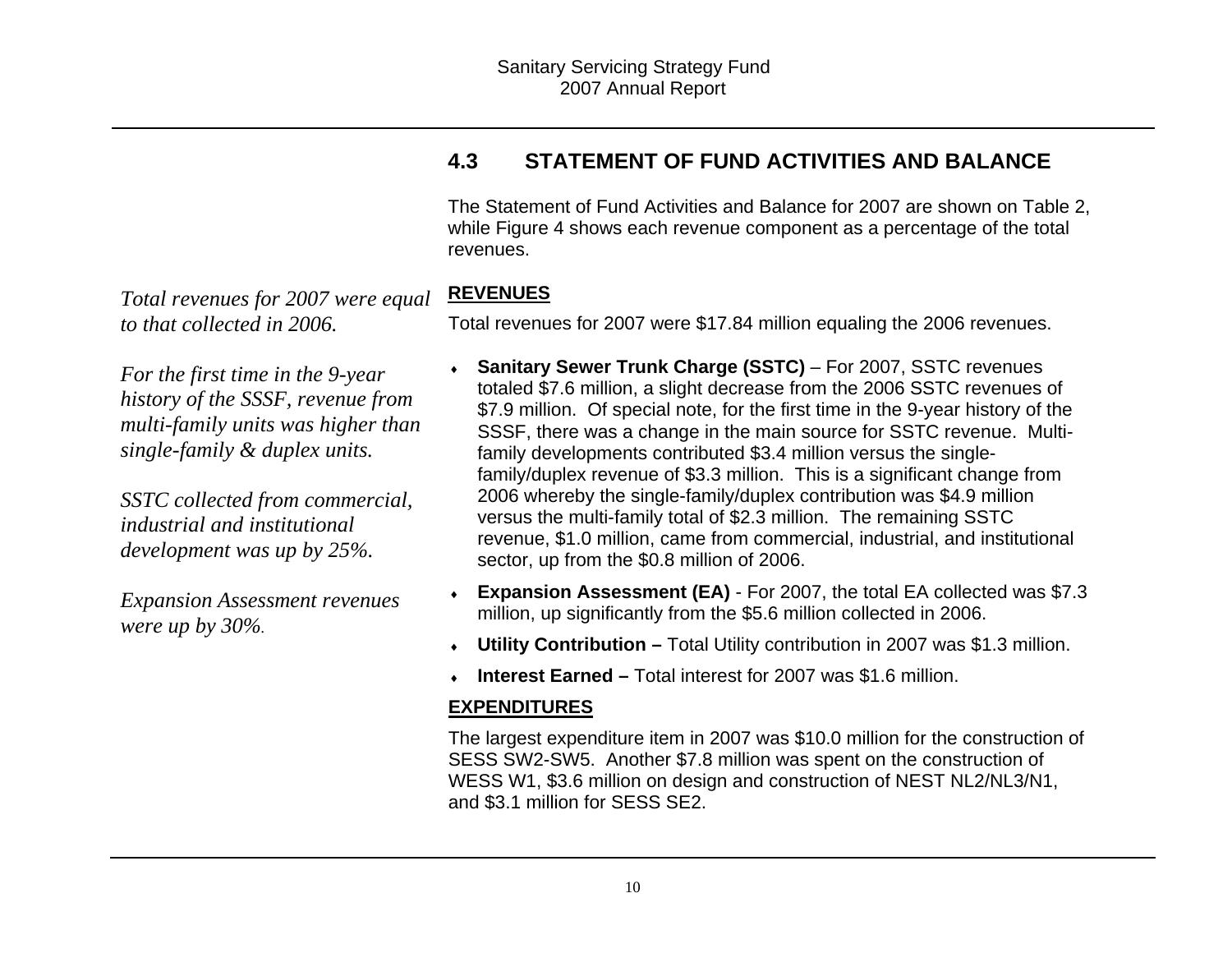### **STATEMENT OF FUND ACTIVITIES & BALANCE**

*Sanitary Servicing Strategy Fund For the Period Ending December 31, 2007*

|                                                                           | 2006               |            | 2007           | 2007          | 2007                |
|---------------------------------------------------------------------------|--------------------|------------|----------------|---------------|---------------------|
|                                                                           | <b>Actual</b>      |            | <b>Actual</b>  | <b>Budget</b> | Variance            |
| <b>REVENUES</b>                                                           |                    |            |                |               |                     |
| Sanitary sewer trunk charge - single/duplex revenue                       | \$<br>4,899,680 \$ |            | $3,281,138$ \$ | 5,400,000     | \$<br>(2, 118, 862) |
| Sanitary sewer trunk charge - multi family revenue                        | 2,344,270          |            | 3,382,377      | 2,600,000     | 782,377             |
| Sanitary sewer trunk charge - commercial/industrial/institutional revenue | 753,511            |            | 965,237        | 800,000       | 165,237             |
| <b>Expansion assessment</b>                                               | 5,578,593          |            | 7,302,071      | 6,000,000     | 1,302,071           |
|                                                                           | 13,576,054         |            | 14,930,824     | 14,800,000    | 130,824             |
| Utility system contribution                                               | 2,600,000          |            | 1,300,000      | 1,300,000     |                     |
| Interest earned                                                           | 1,671,732          |            | 1,610,583      | 1,282,357     | 328,226             |
| <b>Total Revenues</b>                                                     | 17,847,786         |            | 17,841,407     | 17,382,357    | 459,050             |
|                                                                           |                    |            |                |               |                     |
| <b>EXPENDITURES</b>                                                       |                    |            |                |               |                     |
| WESS - W1                                                                 | 9,916,180          |            | 7,767,335      | 11,950,000    | (4, 182, 665)       |
| <b>WESS - W12</b>                                                         | 4,891,195          |            | 2,561,000      | 2,561,000     |                     |
| SESS - SW2/SW3                                                            | 8,015,381          |            | 10,008,227     | 13,616,000    | (3,607,773)         |
| <b>SESS SA1</b>                                                           | 147,470            |            | 309,919        | 1,068,000     | (758,081)           |
| <b>SESS SE2</b>                                                           |                    |            | 3,179,941      | 2,000,000     | 1,179,941           |
| NEST NL2/NL3/N1                                                           | 1,030,673          |            | 3,590,135      | 8,032,000     | (4, 441, 865)       |
| SESS - Conceptual Design                                                  | 170,760            |            | 22,414         | 250,000       | (227, 587)          |
| <b>WESS - Conceptual Design</b>                                           | 30,820             |            |                |               |                     |
| Miscellaneous                                                             | 104,201            |            | 118,125        |               | 118,125             |
|                                                                           |                    |            |                |               |                     |
| <b>Total Expenditures</b>                                                 | 24,306,680         |            | 27,557,095     | 39,477,000    | (11, 919, 905)      |
|                                                                           |                    |            |                |               |                     |
| Excess of Revenues over Expenditures                                      | (6,458,894)        |            | (9,715,688)    | (22,094,643)  | 12,378,955          |
| Opening Balance                                                           | 51,877,960         |            | 45,419,066     | 45,419,066    |                     |
| <b>Closing Balance</b>                                                    | \$<br>45,419,066   | $\sqrt{3}$ | 35,703,378 \$  | 23,324,423    | \$<br>12,378,955    |

**TABLE 2**